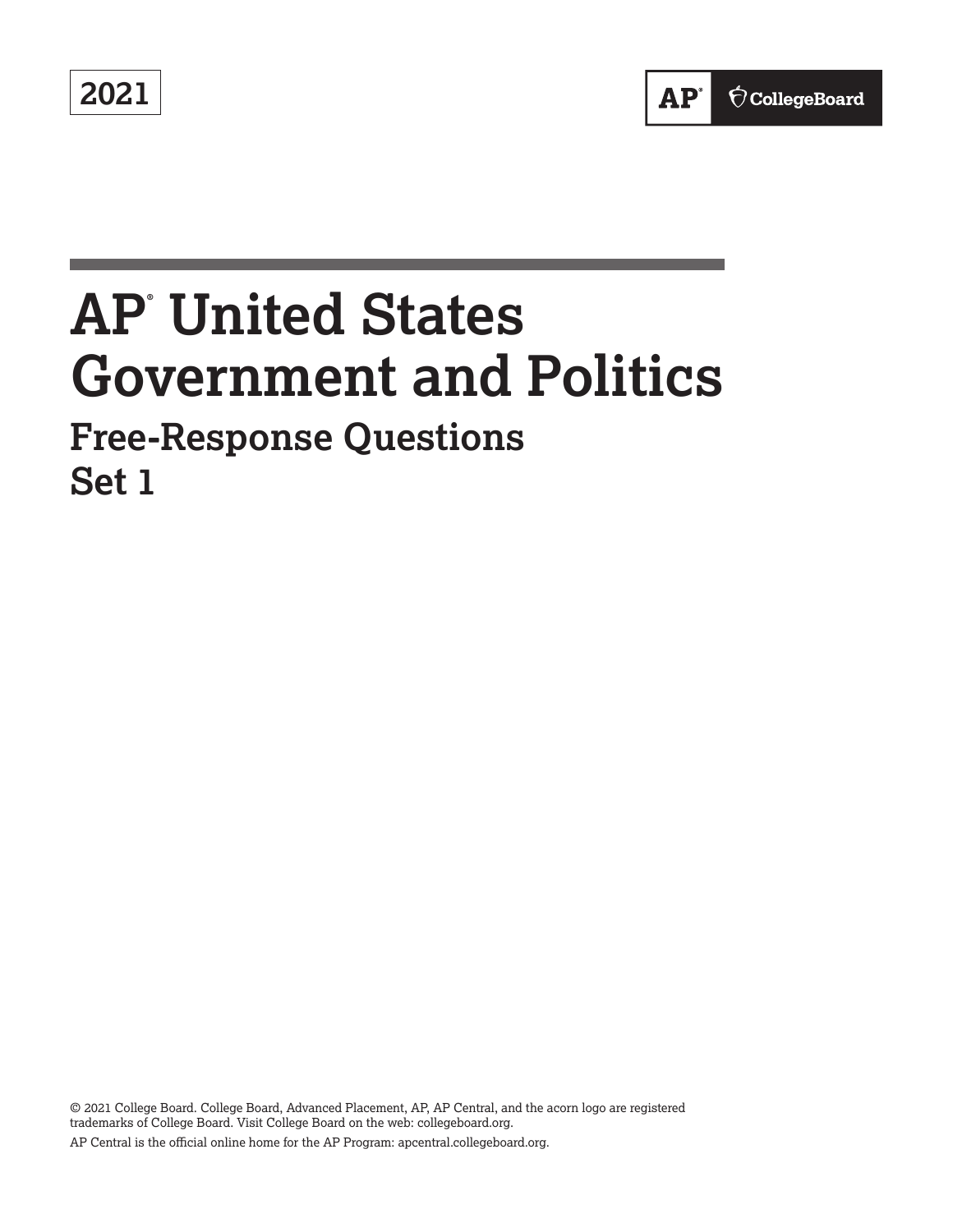#### **UNITED STATES GOVERNMENT AND POLITICS**

#### **SECTION II**

#### **Time—1 hour and 40 minutes**

#### **4 Questions**

**Directions:** You have 1 hour and 40 minutes to answer all four of the following questions. It is suggested that you spend approximately 20 minutes each on Questions 1, 2, and 3 and 40 minutes on Question 4. Unless directions indicate otherwise, respond to all parts of all four questions. In your response, use substantive examples where appropriate. It is recommended that you take a few minutes to plan each answer. You may plan your answers in this orange booklet, but no credit will be given for anything written in this booklet. **You will only earn credit for what you write in the separate Free Response booklet.** 

**GO ON TO THE NEXT PAGE.**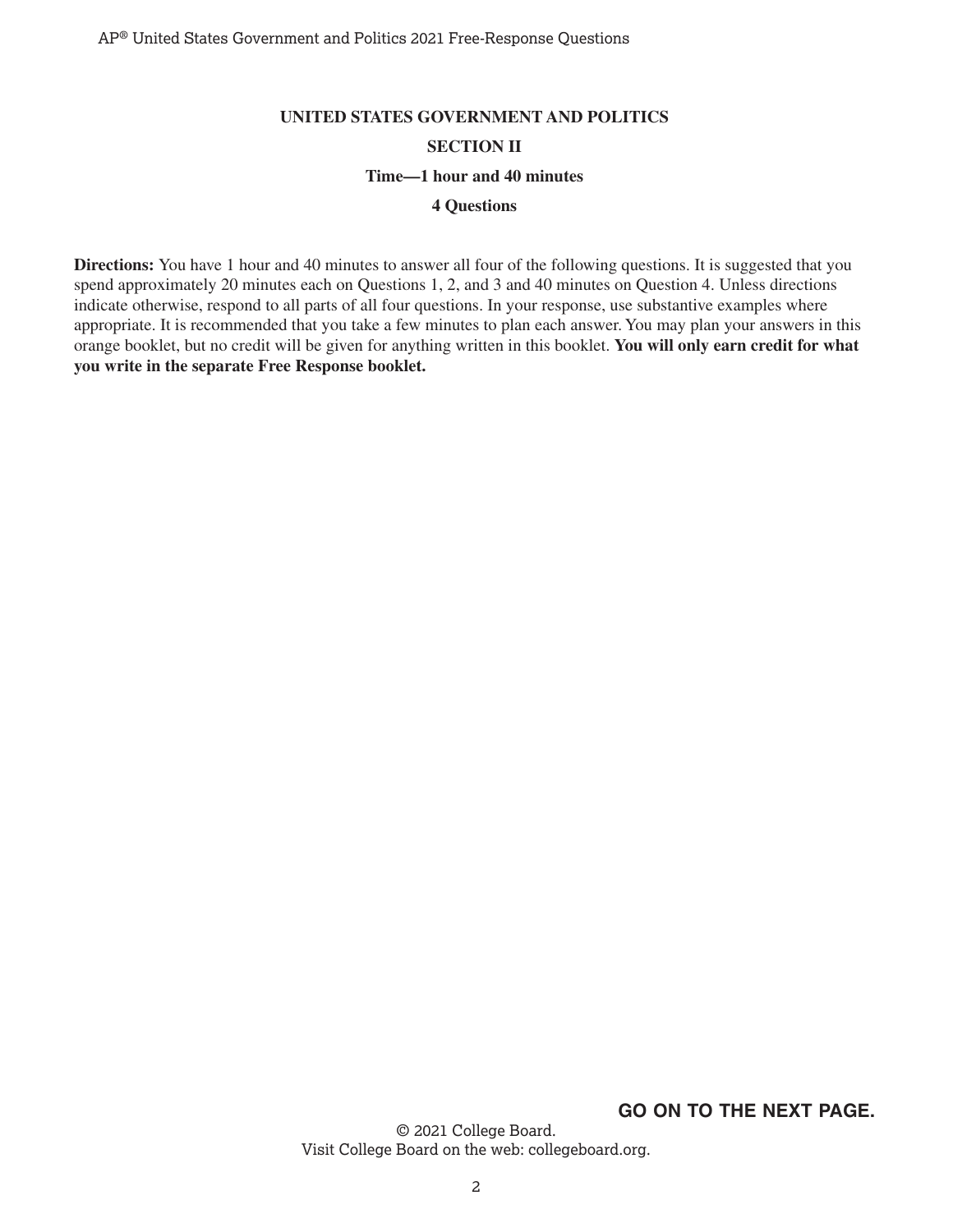1. In April of 2018, Mark Zuckerberg, the founder of the social media company Facebook, was called to testify before the Senate Committee on the Judiciary and the Senate Committee on Commerce, Science, and Transportation about, among other things, a data leak that led to 87 million Facebook users' private information being sold without their consent.

Senators questioned Zuckerberg about whether Facebook could adequately regulate itself and protect personal information or whether Congress should intervene. Zuckerberg defended the company, emphasizing its mission to better connect the world. In response, Zuckerberg stated, "My position is not that there should be no regulation. I think the real question, as the Internet becomes more important in people's lives, is what is the right regulation, not whether there should be or not."

After reading the scenario, respond to A, B, and C below.

- A. Referencing the scenario, describe the enumerated power in Article I of the Constitution that gives Congress the authority to regulate a business like the one above.
- B. Explain how the two-chamber structure of the legislature affects the ability of Congress to exercise the power described in Part A.
- C. If Congress decides to regulate how social media companies gather and use the data of their users, explain how these companies could use the political process to ensure that the new regulation does not negatively affect them.

**Begin your response to this question at the top of a new page in the separate Free Response booklet and fill in the appropriate circle at the top of each page to indicate the question number.** 

\_\_\_\_\_\_\_\_\_\_\_\_\_\_\_\_\_\_\_\_\_\_\_\_\_\_\_\_\_\_\_\_\_\_\_\_\_\_\_\_\_\_\_\_\_\_\_\_\_\_\_\_\_\_\_\_\_\_

**GO ON TO THE NEXT PAGE.**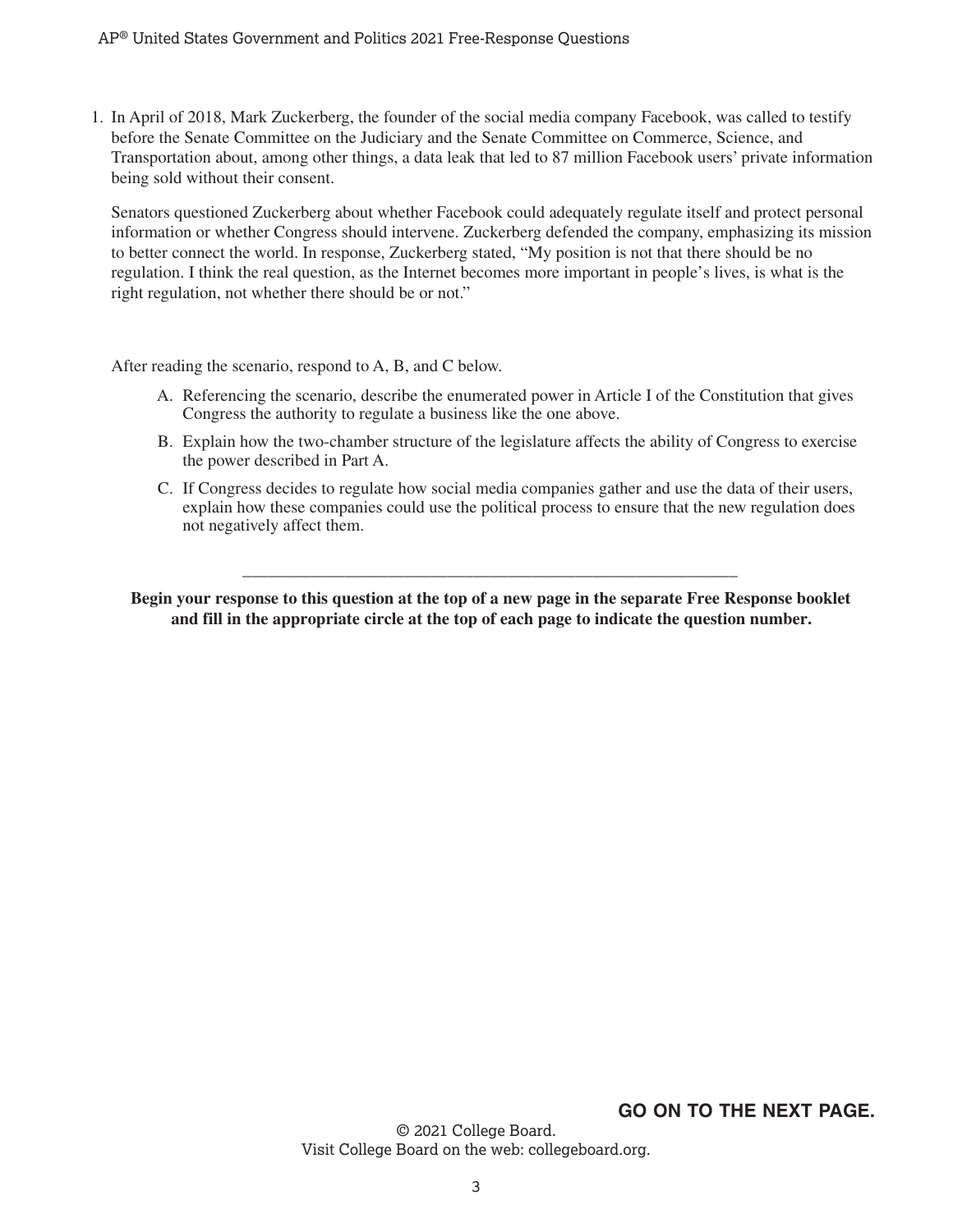

# **Cabinet Diversity by President, 1981–2017**



- 2. Use the bar graphs to answer the following questions.
	- A. Identify the president who had the highest percentage of women and racial/ethnic minorities serving in the Cabinet.
	- B. Describe a pattern in the percentage of racial and ethnic minorities serving in Cabinet positions.
	- C. Draw a conclusion about the political parties and the diversity of Cabinet appointments as shown in the bar graphs.
	- D. Explain how interest groups can influence presidential Cabinet appointments as shown in the bar graphs.

**Begin your response to this question at the top of a new page in the separate Free Response booklet and fill in the appropriate circle at the top of each page to indicate the question number.** 

\_\_\_\_\_\_\_\_\_\_\_\_\_\_\_\_\_\_\_\_\_\_\_\_\_\_\_\_\_\_\_\_\_\_\_\_\_\_\_\_\_\_\_\_\_\_\_\_\_\_\_\_\_\_\_\_\_\_

### **GO ON TO THE NEXT PAGE.**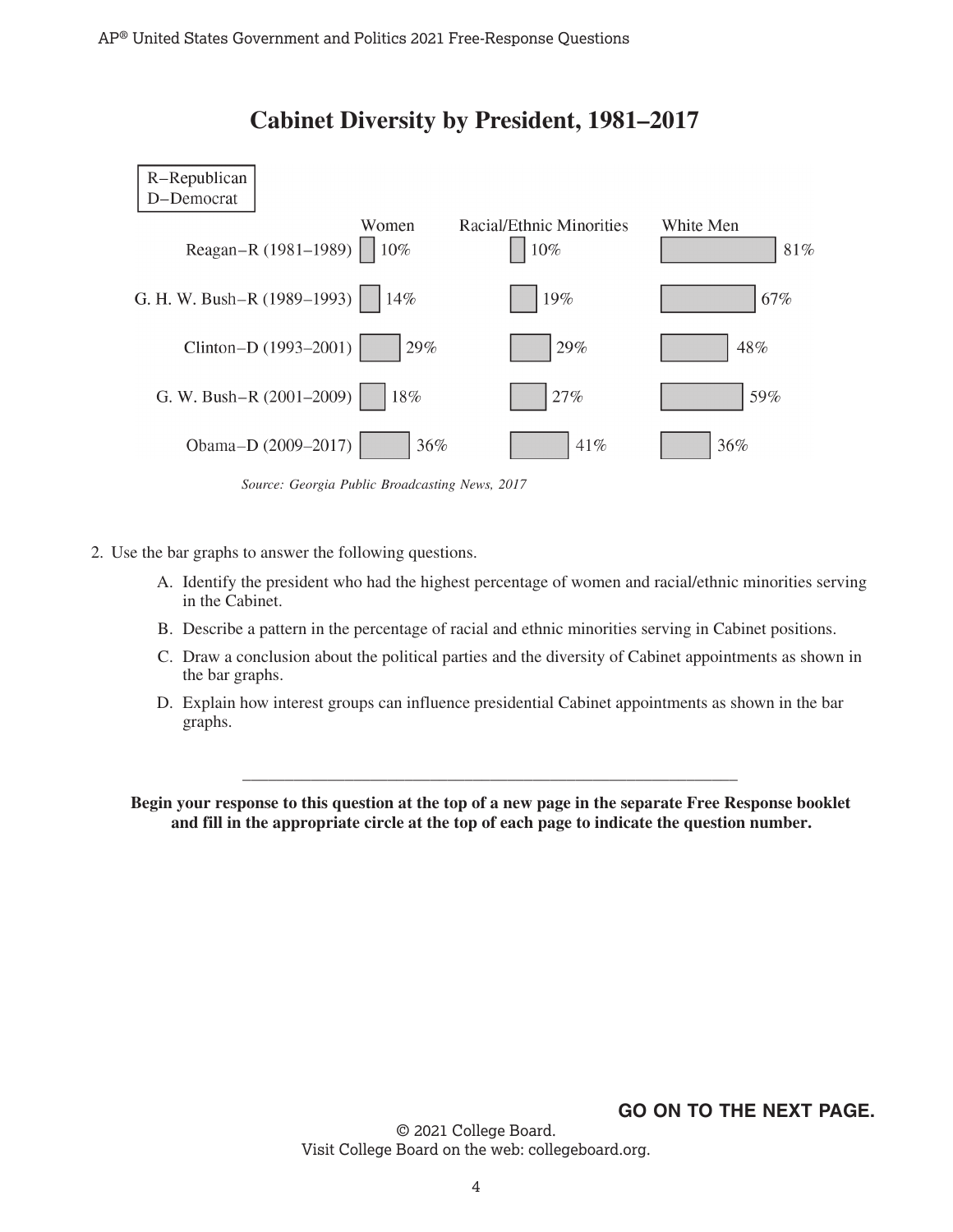**This question requires you to compare a Supreme Court case you studied in class with one you have not studied in class. A summary of the Supreme Court case you did not study in class is presented below and provides all of the information you need to know about this case to answer the prompt.** 

*McCutcheon* v. *Federal Election Commission* (2013)

3. Alabama businessman Shaun McCutcheon contributed \$33,088 to sixteen different candidates running for federal office in 2012. His donations exceeded the aggregate (total) campaign finance limit established by the Bipartisan Campaign Reform Act (BCRA) of 2002. This law limited the total amount of political contributions that an individual could make in a given two-year election period to federal candidates, federal political action committees, and political parties.

In the subsequent case, *McCutcheon* v. *Federal Election Commission* (2013), the Court ruled in a 5–4 decision that limits on the amount of political contributions established by the BCRA are unconstitutional. The Court held that "contributing money to a candidate is an exercise of an individual's right to participate in the electoral process. . . . A restriction on how many candidates and committees an individual may support is hardly a 'modest restraint' on those rights. The government may no more restrict how many candidates or causes a donor may support than it may tell a newspaper how many candidates it may endorse."

- A. Identify the civil liberty that is common in both *Citizens United* v. *Federal Election Commission*  (2010) and *McCutcheon* v. *Federal Election Commission* (2013).
- B. Explain how the decision in *Citizens United* v. *Federal Election Commission* relates to the reasoning in *McCutcheon* v. *Federal Election Commission*.
- C. Explain how the decision in *McCutcheon* v. *Federal Election Commission* can be used to support the participatory, pluralist, or elite model of democracy.

**Begin your response to this question at the top of a new page in the separate Free Response booklet and fill in the appropriate circle at the top of each page to indicate the question number.** 

\_\_\_\_\_\_\_\_\_\_\_\_\_\_\_\_\_\_\_\_\_\_\_\_\_\_\_\_\_\_\_\_\_\_\_\_\_\_\_\_\_\_\_\_\_\_\_\_\_\_\_\_\_\_\_\_\_\_

## **GO ON TO THE NEXT PAGE.**